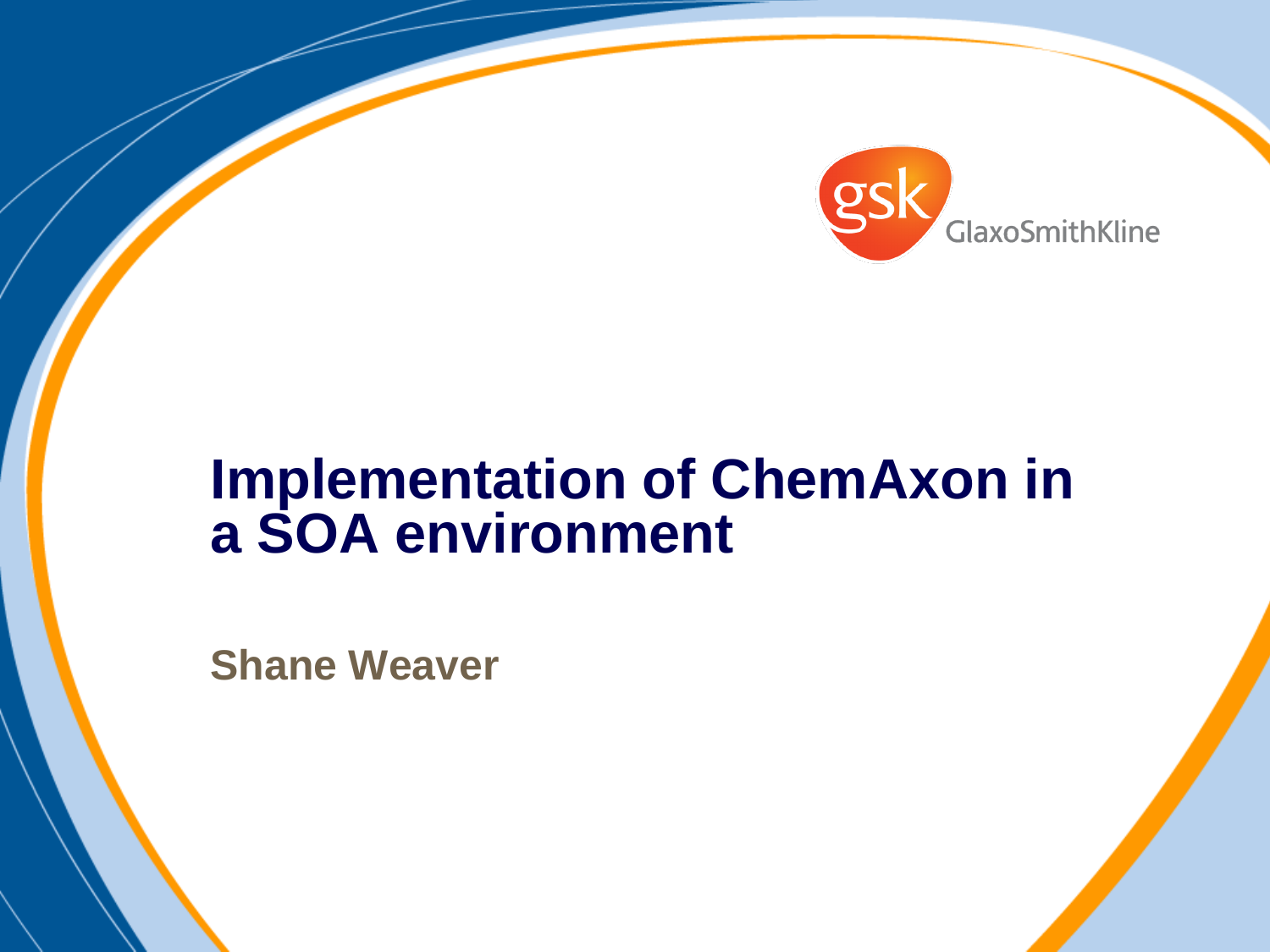#### **Agenda**

GSK R&D IT have, over the past 10 years, worked to establish a Services Oriented Architecture environment. Various chemistry toolkits and data cartridges underpinned our chemistry web services which support key chemistry processes. Recent changes to these services to rationalise vendors have been the biggest we have ever experienced. SOA allowed us to proceed with minimal impact to the business.

- We will discuss *why*
	- Simplification
	- Cost
- *..and how*
	- Migration Plan
	- Minimal Impact
	- Business Needs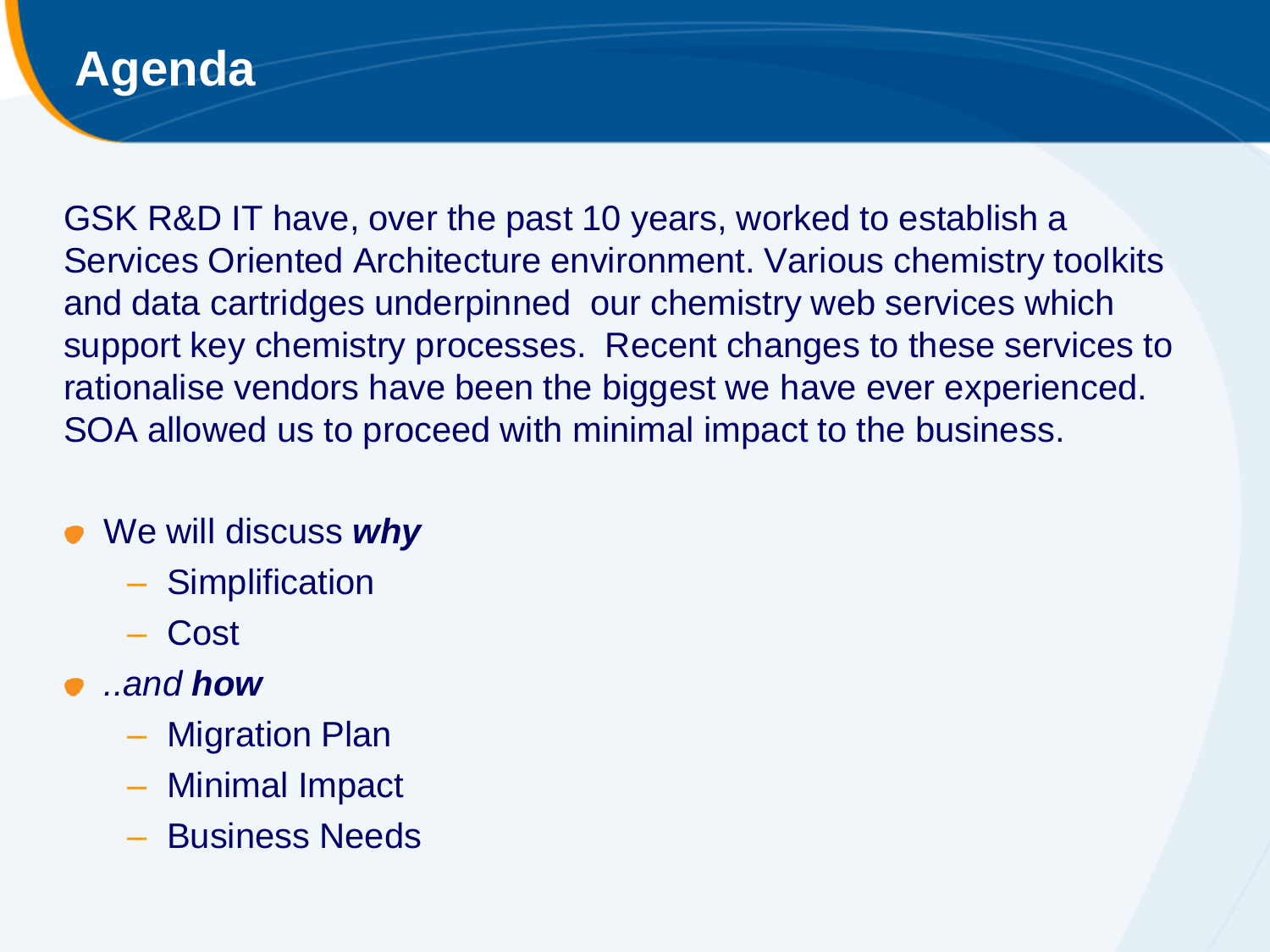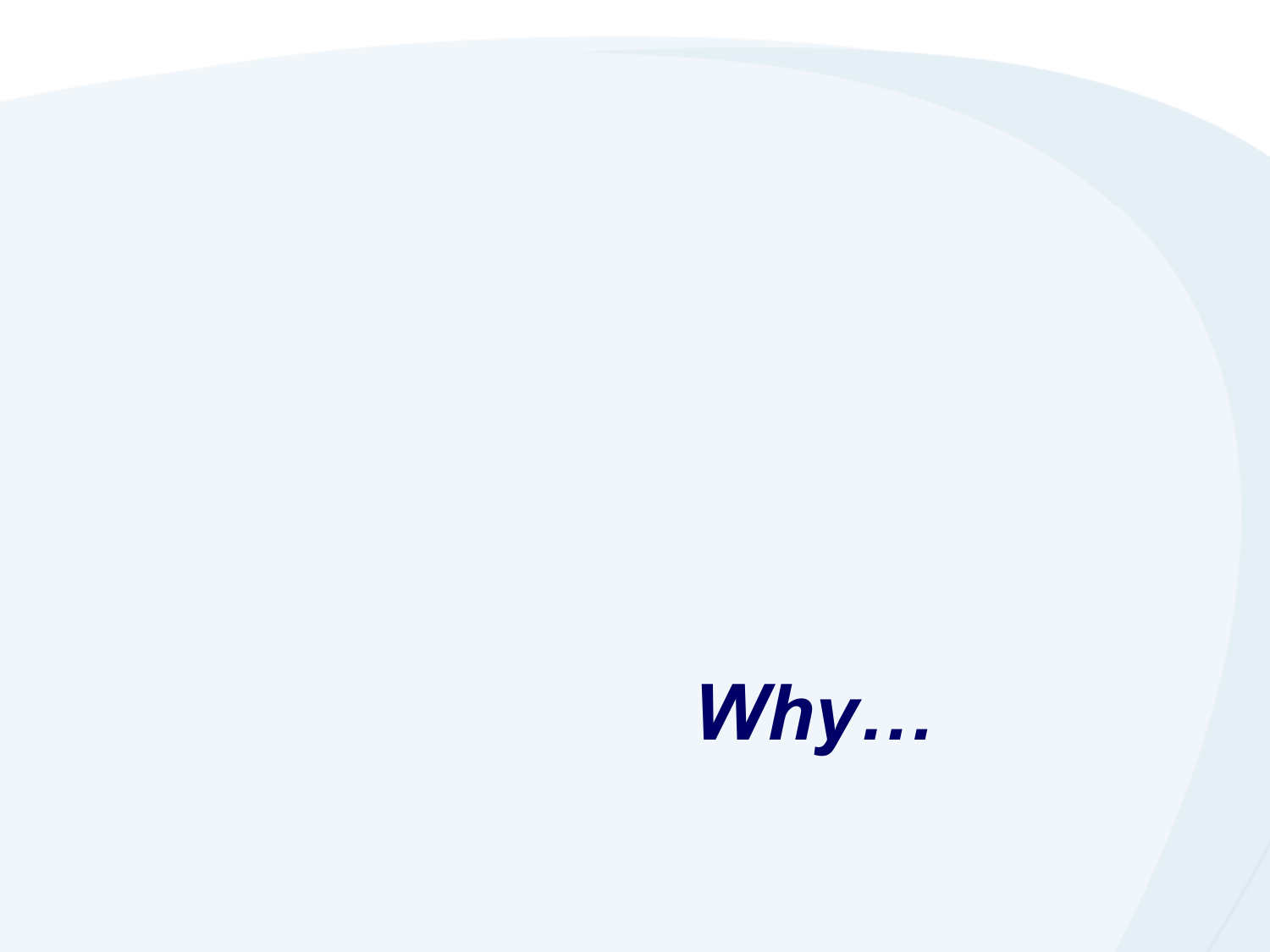## **IT Simplification Drivers – Reduce TCO**

- Reduce number of different technologies used in the environment
	- .NET
		- Desktop thick clients
		- Web applications
	- Oracle
		- Databases
	- Java
		- TBD
	- $C++$ 
		- Phased out
- Reduce software architecture components  $\bullet$ 
	- Analyse, Migrate, Retire
- Reduce available vendor software
	- Consolidate and reduce license and support costs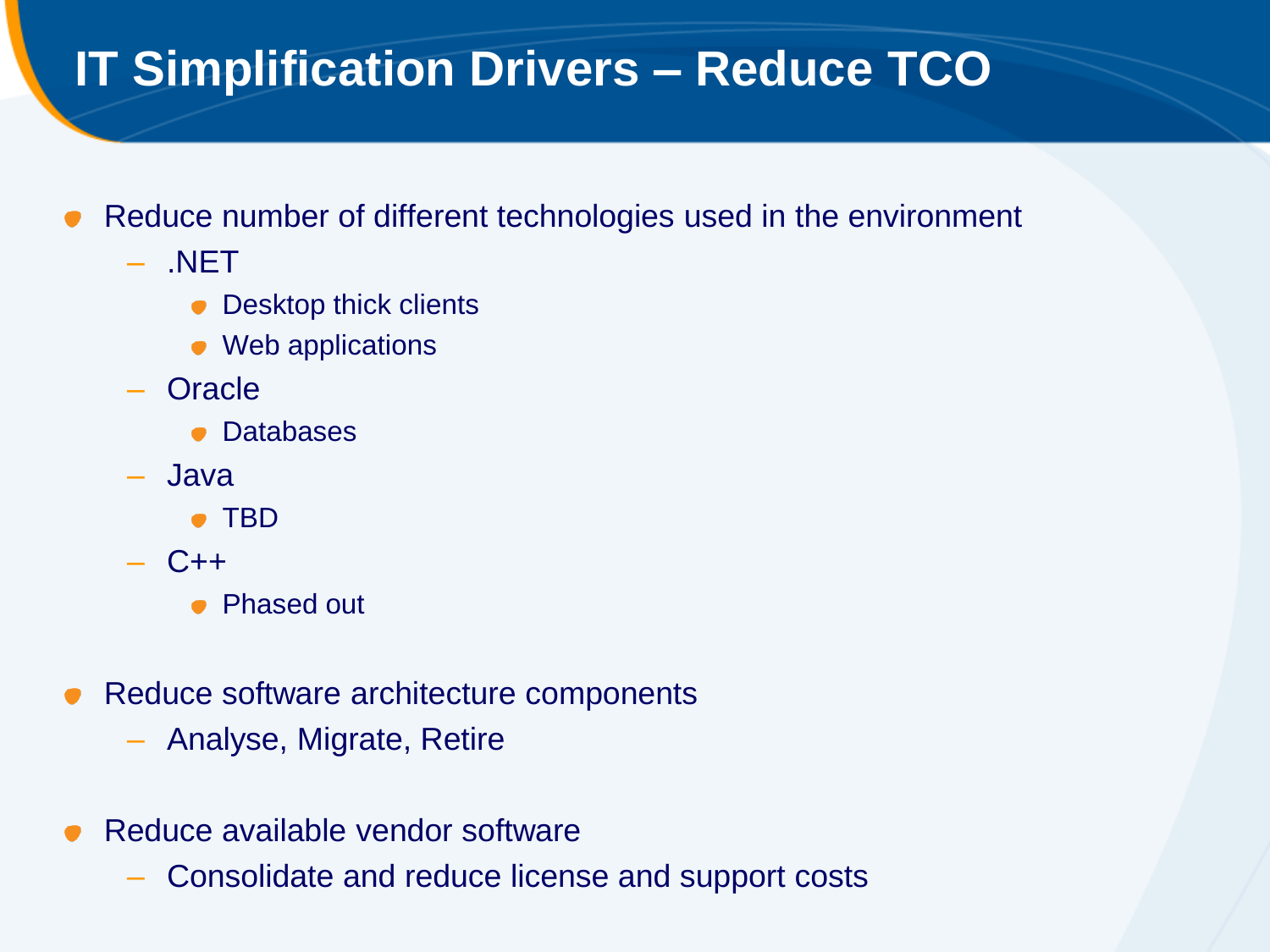## **Web Services at GSK** *as it was*

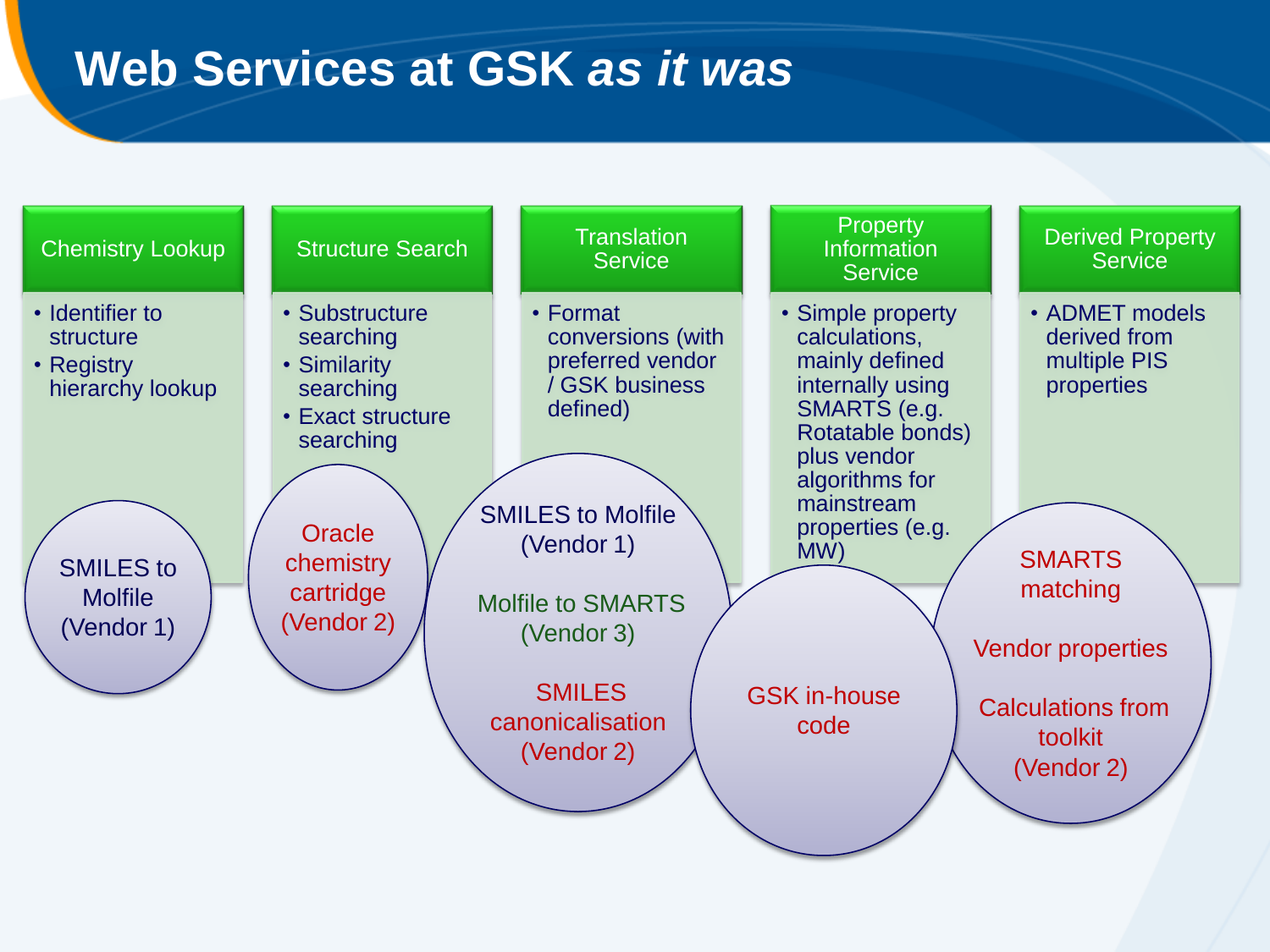## **Why we originally choose these vendors**

- Vendor 1
	- Generates good molfile coordinates from SMILES
- Vendor 2
	- Commercial chemistry toolkit and Oracle cartridge integration
- Vendor 3
	- Generates best quality molfile to SMARTS conversions
- GSK in-house
	- Algorithms not supported natively by vendors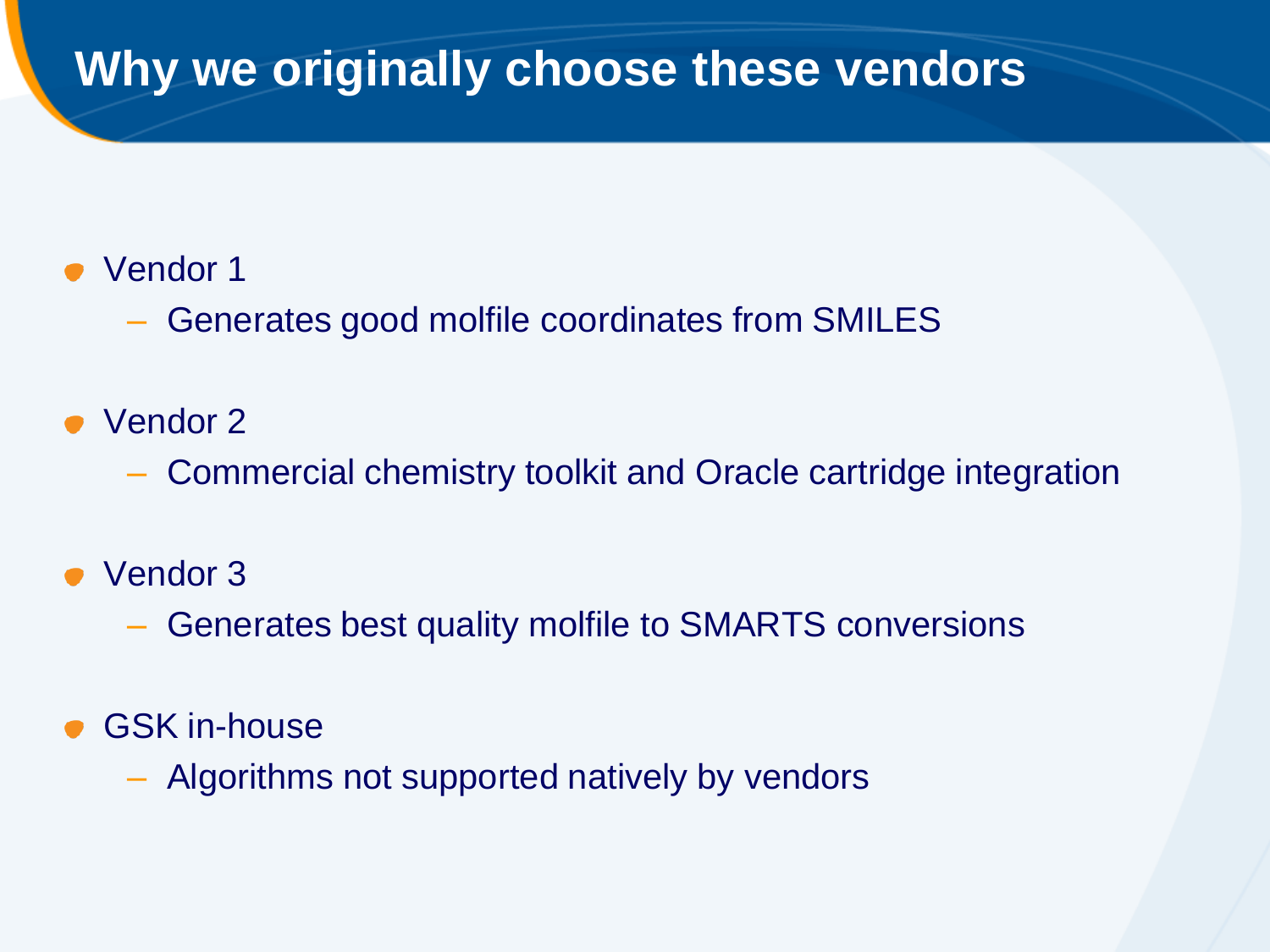## **Consolidating to ChemAxon as a key Vendor**

- Not trying to change the world implementing most common chemistry features in a single package using current technologies
	- ChemAxon provide both a Toolkit and Cartridge product
	- ChemAxon products provide opportunities for further consolidation
		- such as IJC and JC4XL which will now be used to replace further vendor software
	- Has support for our currently preferred developer languages (Java & .NET) plus support for SMILES/SMARTS with close enough adherence to the standard
	- Continuous development enabling product improvements
	- Contains as standard items custom written by GSK which could be replaced
	- Must have good performance User perception of performance key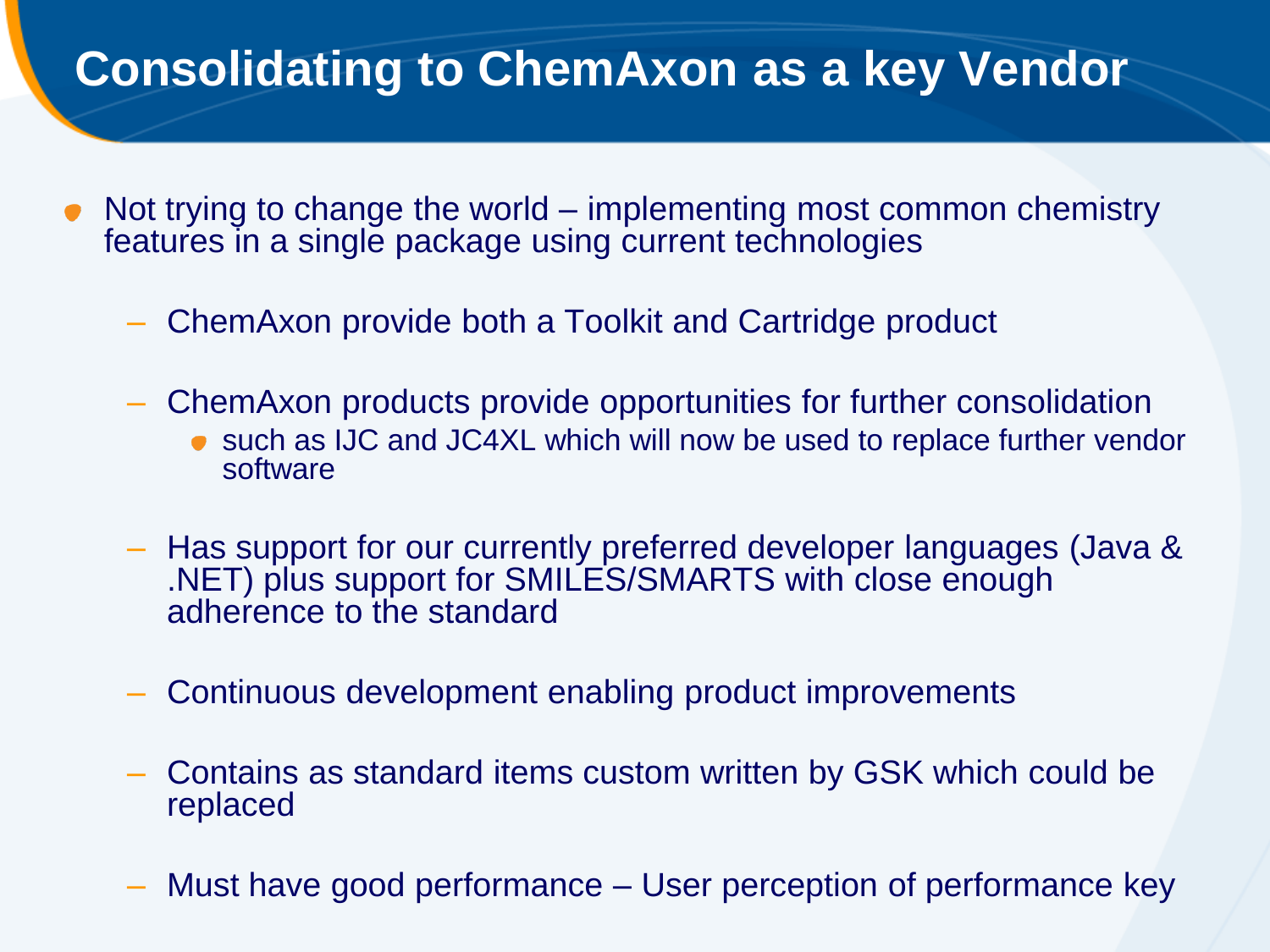### **Web Services at GSK** *to be*

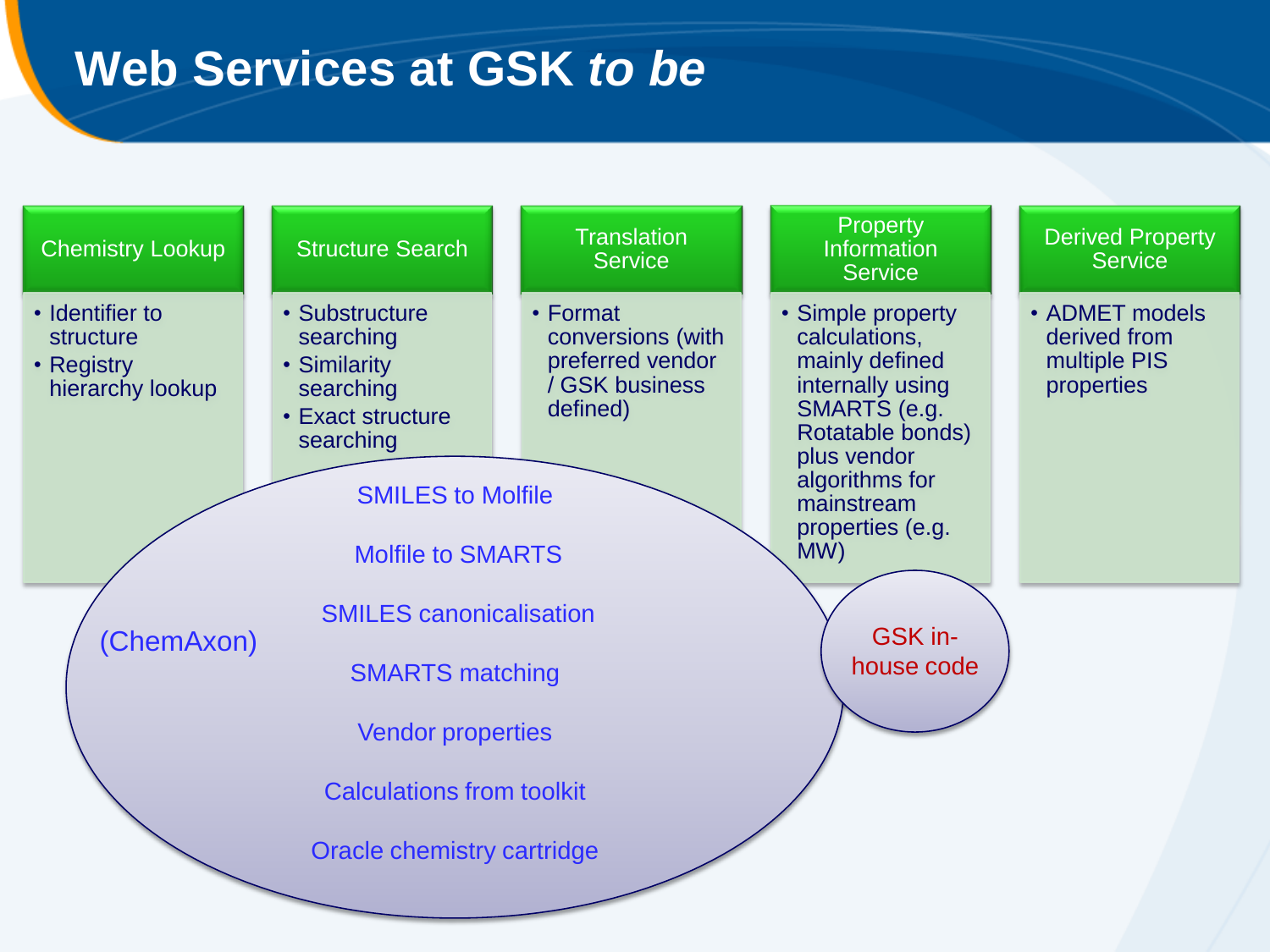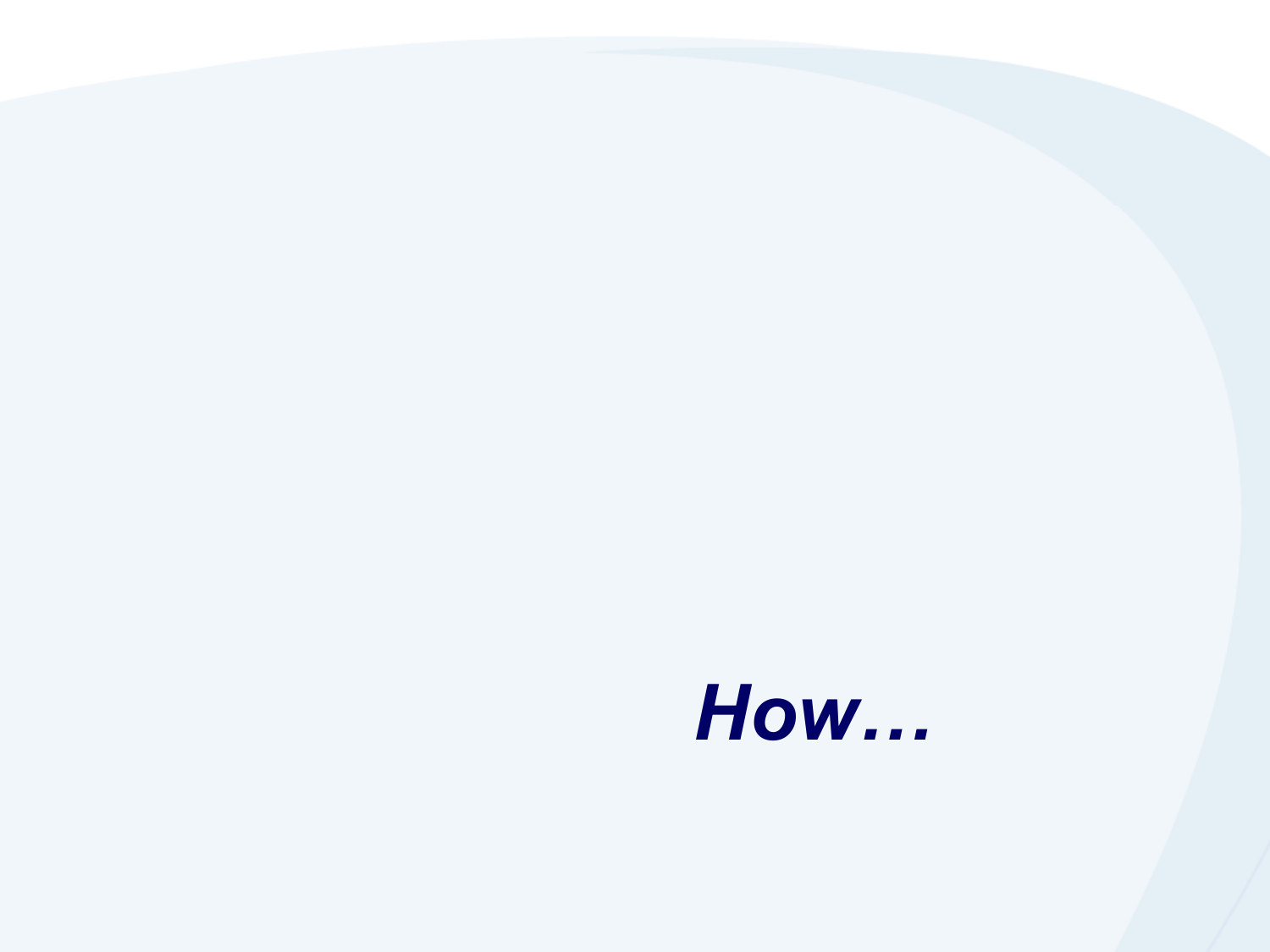## **General migration plan**

#### Determine vendor usage

Revoke unused license

Migrate legacy applications to use forward looking SOA

Retire obsolete services/software

Migrate services and database to ChemAxon toolkit & cartridge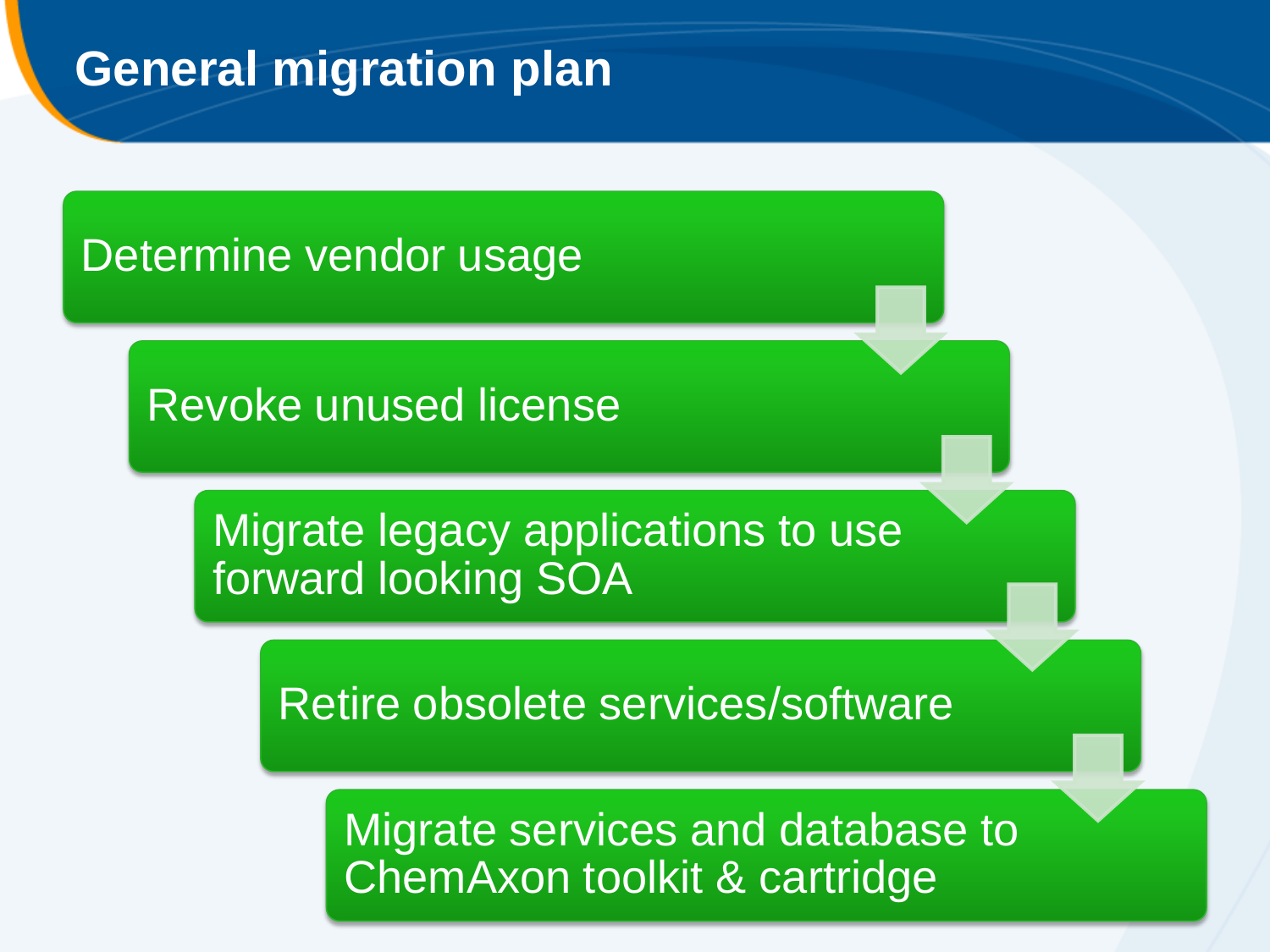### **Objectives for minimal impact to business**

- Changes transparent for client applications
- Ensure existing business rules are maintained in services  $\bullet$
- Zero downtime

**SOA can benefit** in the delivery of these objectives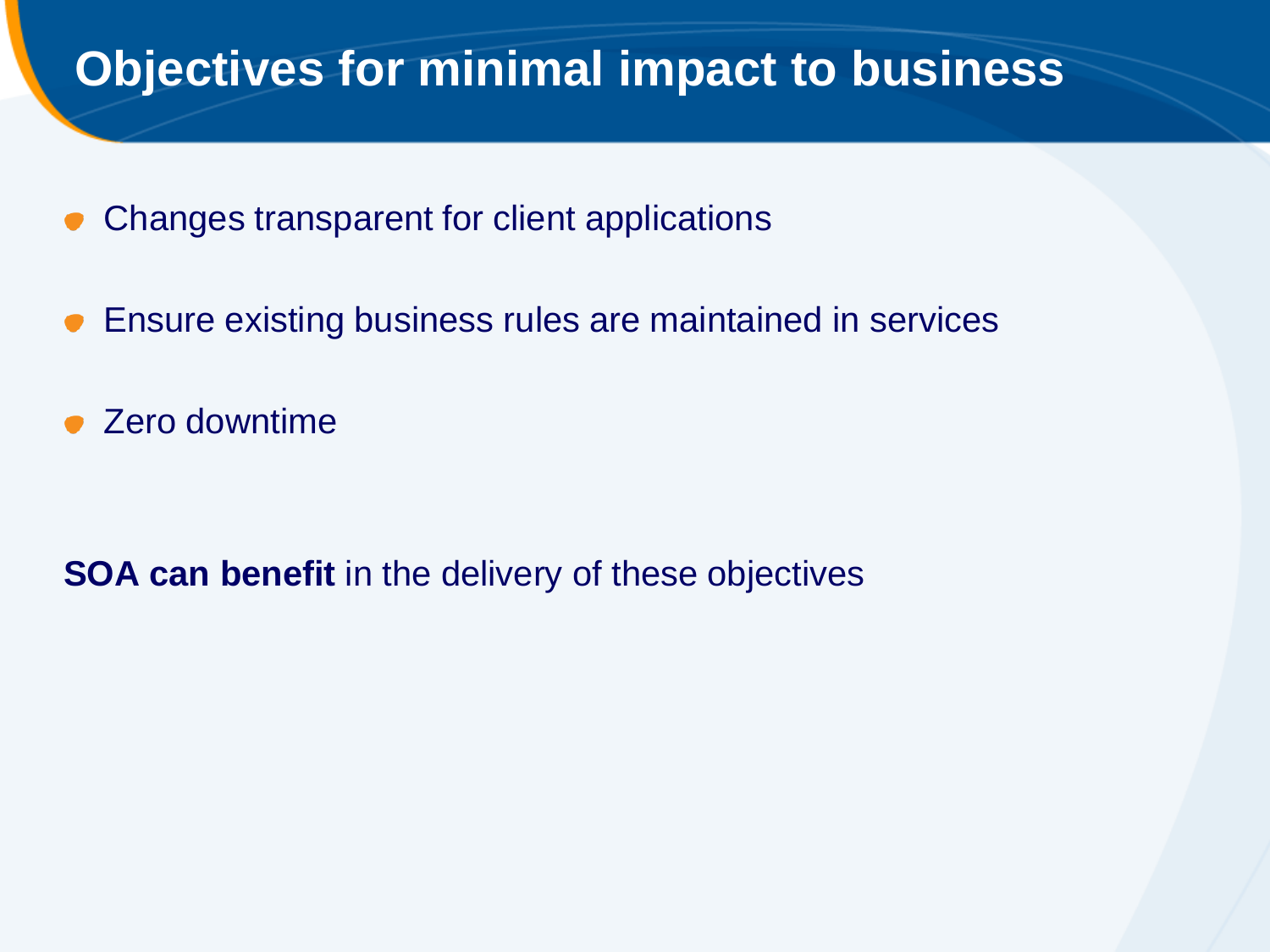### **SOA saves on Total Cost of Ownership**

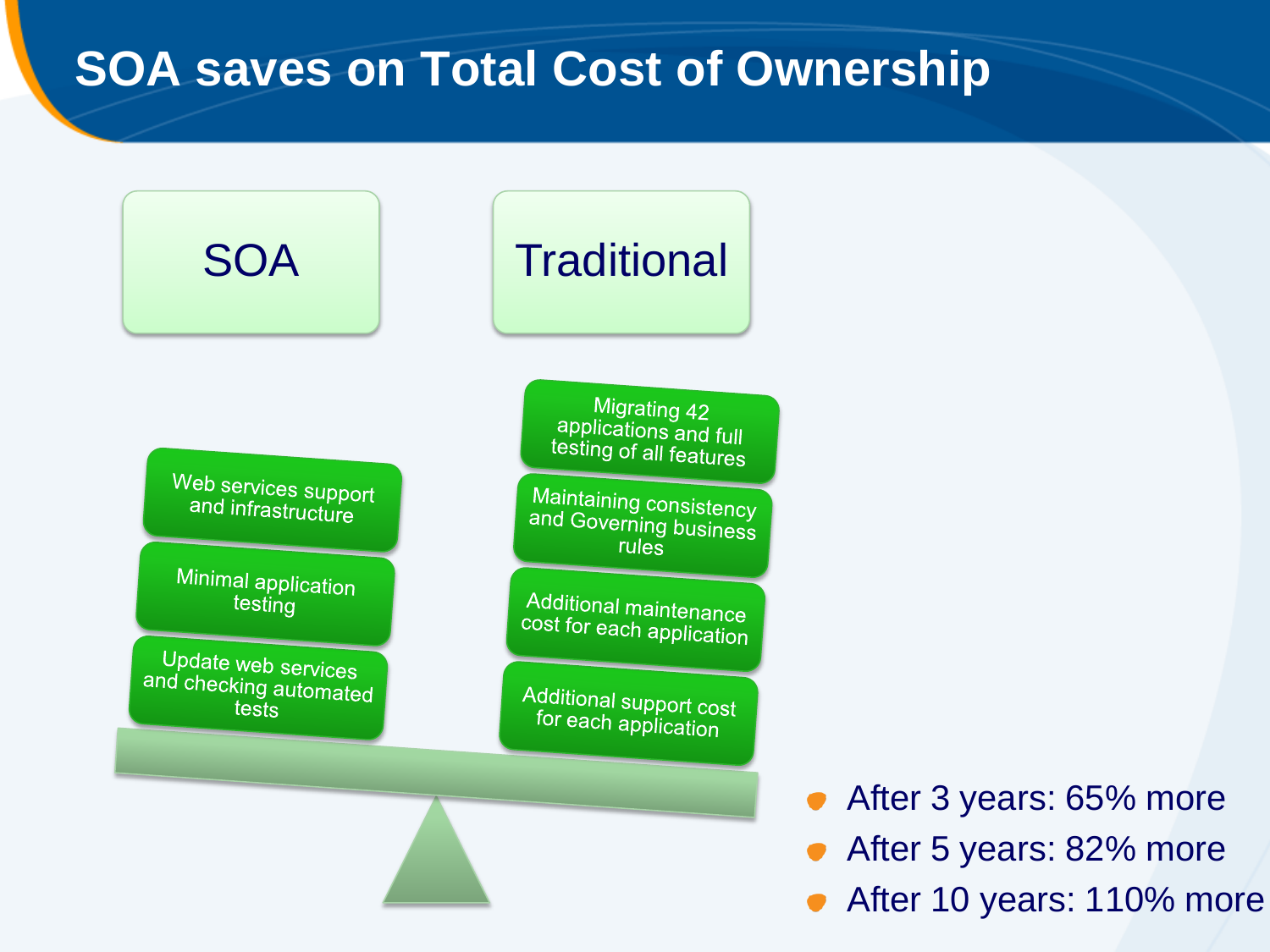## **Case Study – Rendering structures**

#### *The Problem*

- Web apps require a method to display a rendered image of structures
	- Chemistry toolkit on every desktop is slow and difficult to support/maintain

#### *The Solution*

- Use SOA
	- SOAP/HTTP APIs
	- Fast
	- Load balanced
	- Easy to update
	- Simple to use
		- E.g. Via HTML img tag:

<img src="http://structurepictureservice.gsk.com/SPS/smi2img?smiles=c1ccccc1CN">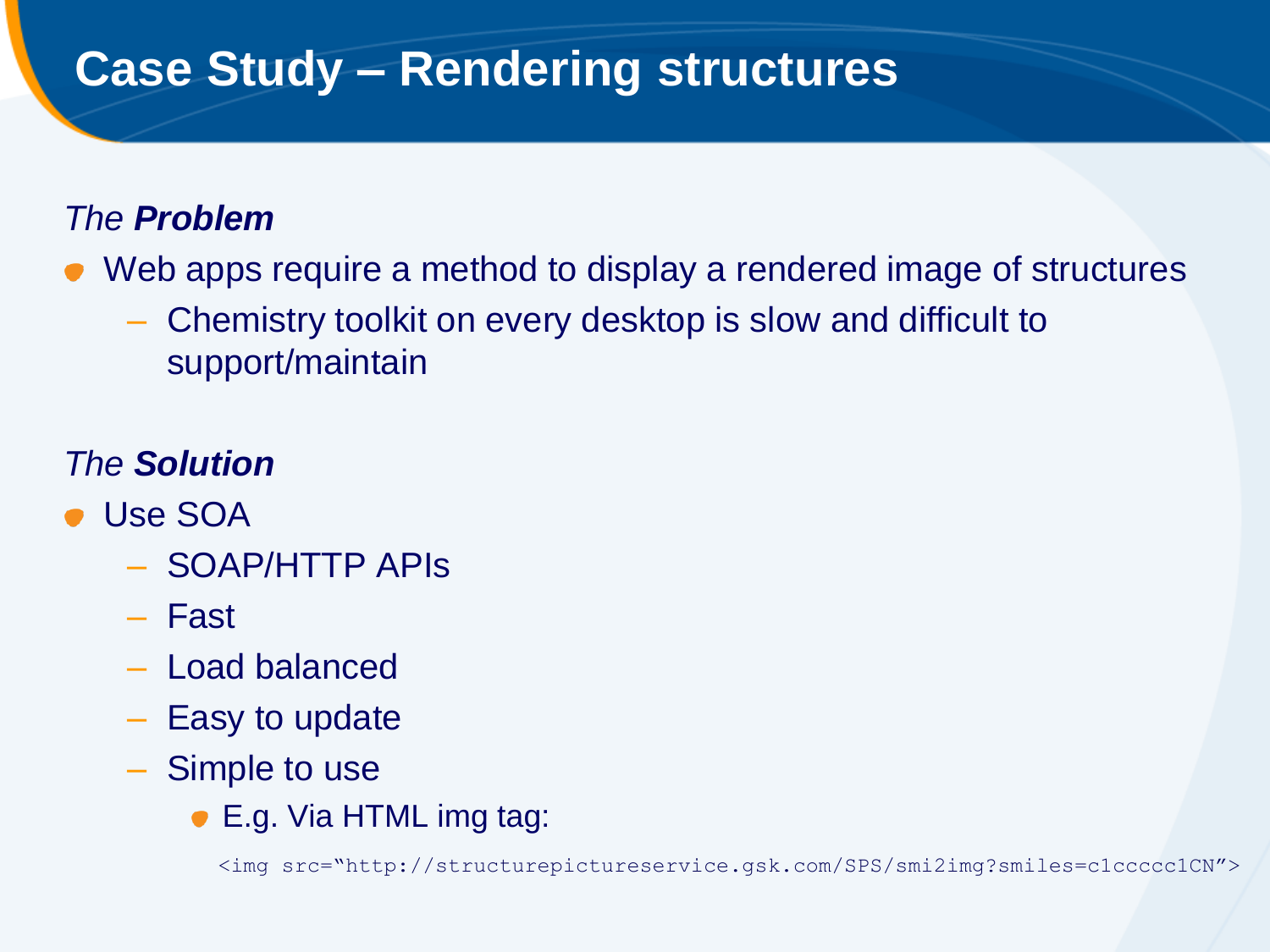### **Structure Picture Service**

#### Use case – dynamic alignment

- A dynamic HTML/Javascript page rendering images, requires on-thefly structure alignment
	- Previous mechanism used background AJAX server script running alignments sequentially
		- Aligning 10 structures ~26s
		- Aligning 100 structures ~200s
- Solution: Implement alignment directly in SPS by passing both target and alignment structure to service as parameters
	- Alignment algorithms already built-in to ChemAxon toolkit stack
	- Simpler client code/architecture, no need for AJAX script
	- Better use of load balancing, so much faster
		- Aligning 10 structures ~1s
		- Aligning 100 structures ~7s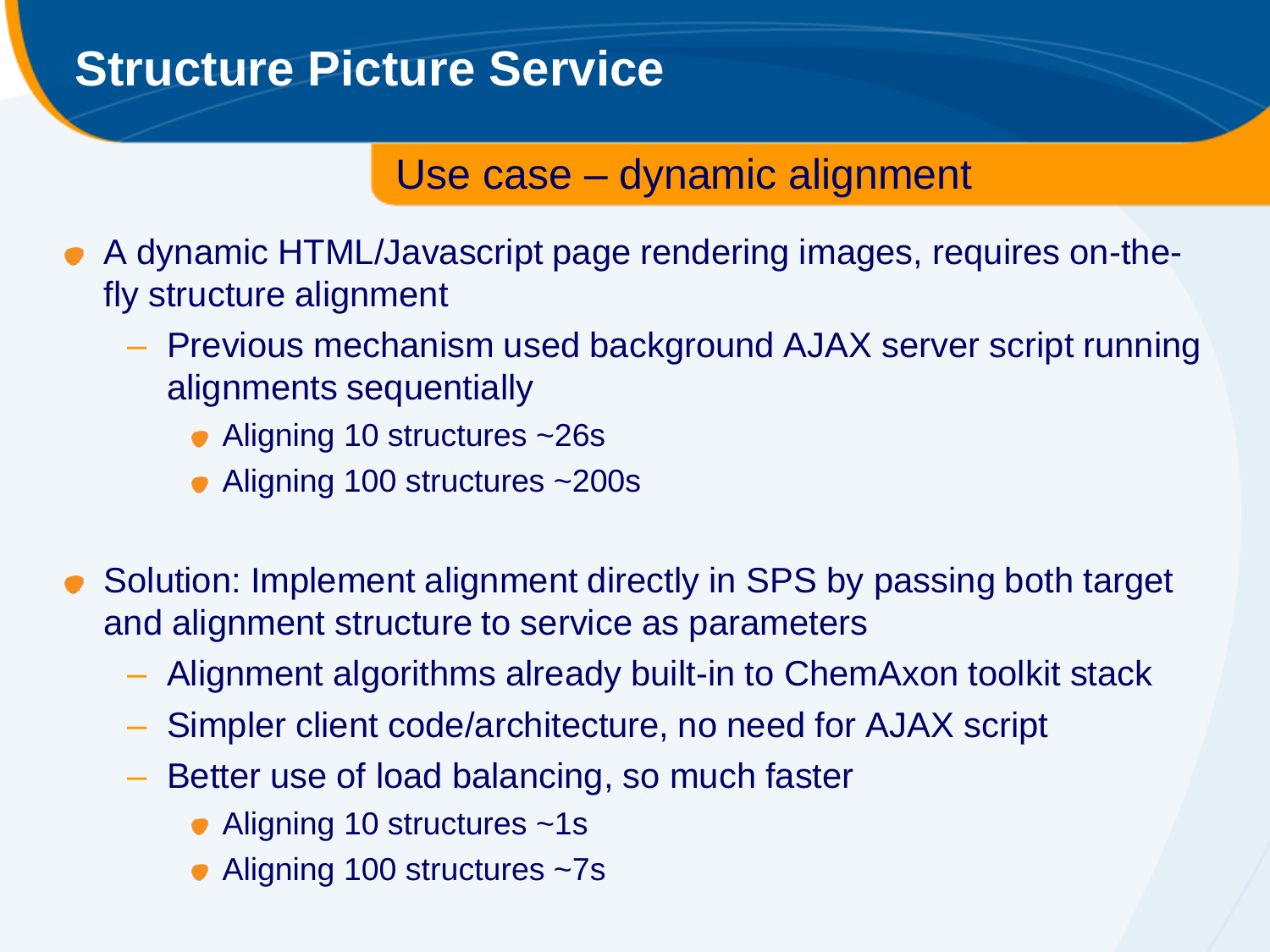

- *Why* we migrated to ChemAxon
- **How** we migrated to ChemAxon
- How our implementation of a SOA environment has lead to  $\bullet$ 
	- One place to house and easily change business rules
	- Reduced Total Cost of Ownership

#### *What next?*

- Instant JChem
- JChem for Excel